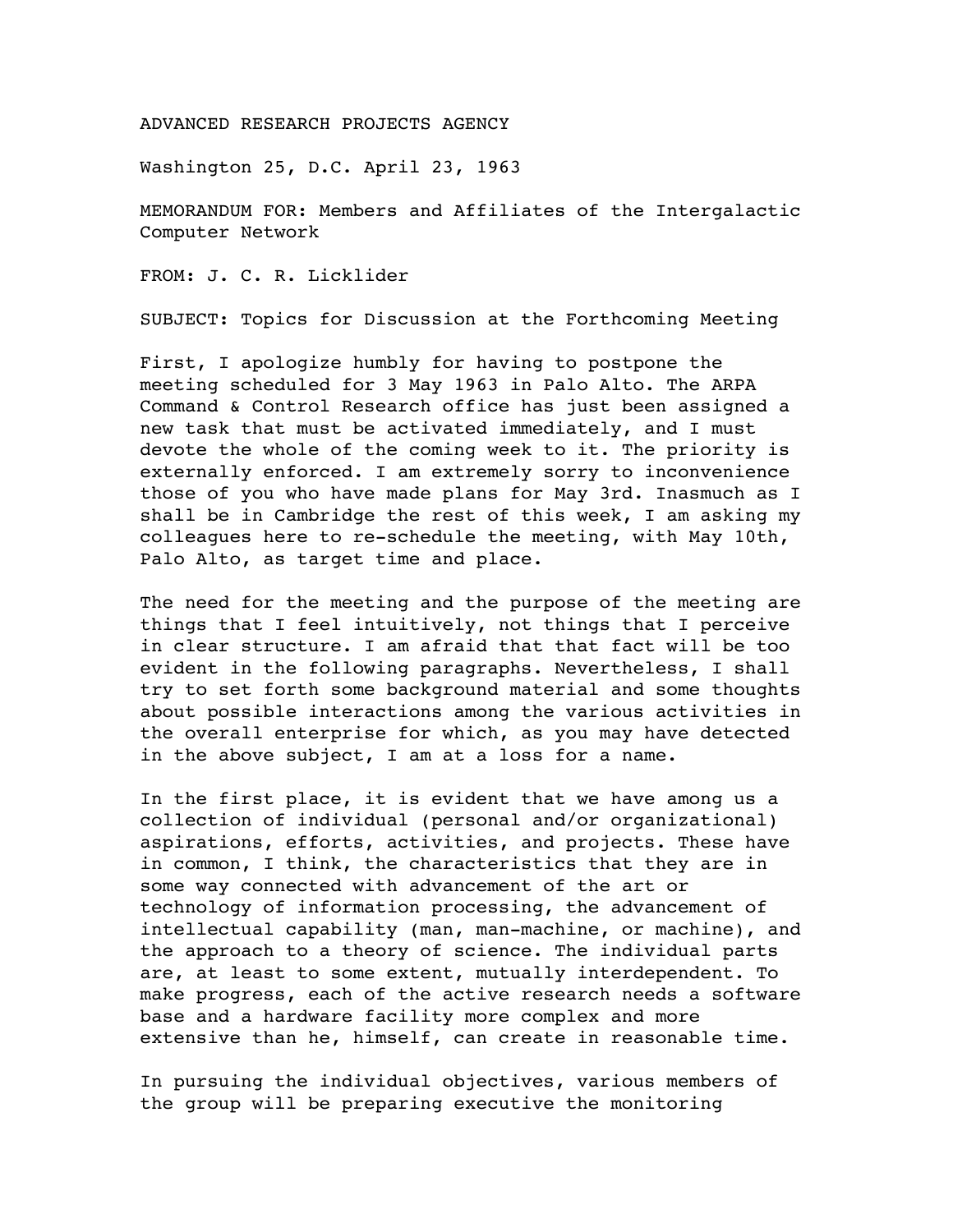routines, languages amd [sic.] compilers, debugging systems and documentation schemes, and substantive computer programs of more or less general usefulness. One of the purposes of the meeting–perhaps the main purpose–is to explore the possibilities for mutual advantage in these activities–to determine who is dependent upon whom for what and who may achieve a bonus benefit from which activities of what other members of the group. It will be necessary to take into account the costs as well as the values, of course. Nevertheless, it seems to me that it is much more likely to be advantageous than disadvantageous for each to see the others' tentative plans before the plans are entirely crystallized. I do not mean to argue that everyone should abide by some rigid system of rules and constraints that might maximize, for example, program interchangeability.

But, I do think that we should see the main parts of the several projected efforts, all on one blackboard, so that it will be more evident than it would otherwise be, where network-wide conventions would be helpful and where individual concessions to group advantage would be most important.

It is difficult to determine, of course, what constitutes "group advantage." Even at the risk of confusing my own individual objectives (or ARPA's) with those of the "group," however, let me try to set forth some of the things that might be, in some sense, group or system or network desiderata.

There will be programming languages, debugging languages, time-sharing system control languages, computer-network languages, data-base (or file-storage-and-retrieval languages), and perhaps other languages as well. It may or may not be a good idea to oppose or to constrain lightly the proliferation of such. However, there seems to me to be little question that it is desirable to foster "transfer of training" among these languages. One way in which transfer can be facilitated is to follow group consensus in the making of the arbitrary and nearly-arbitrary decisions that arise in the design and implementation of languages. There would be little point, for example, in having a diversity of symbols, one for each individual or one for each center, to designate "contents of" or "type the contents of." It seems to me desirable to have as much homogeneity as can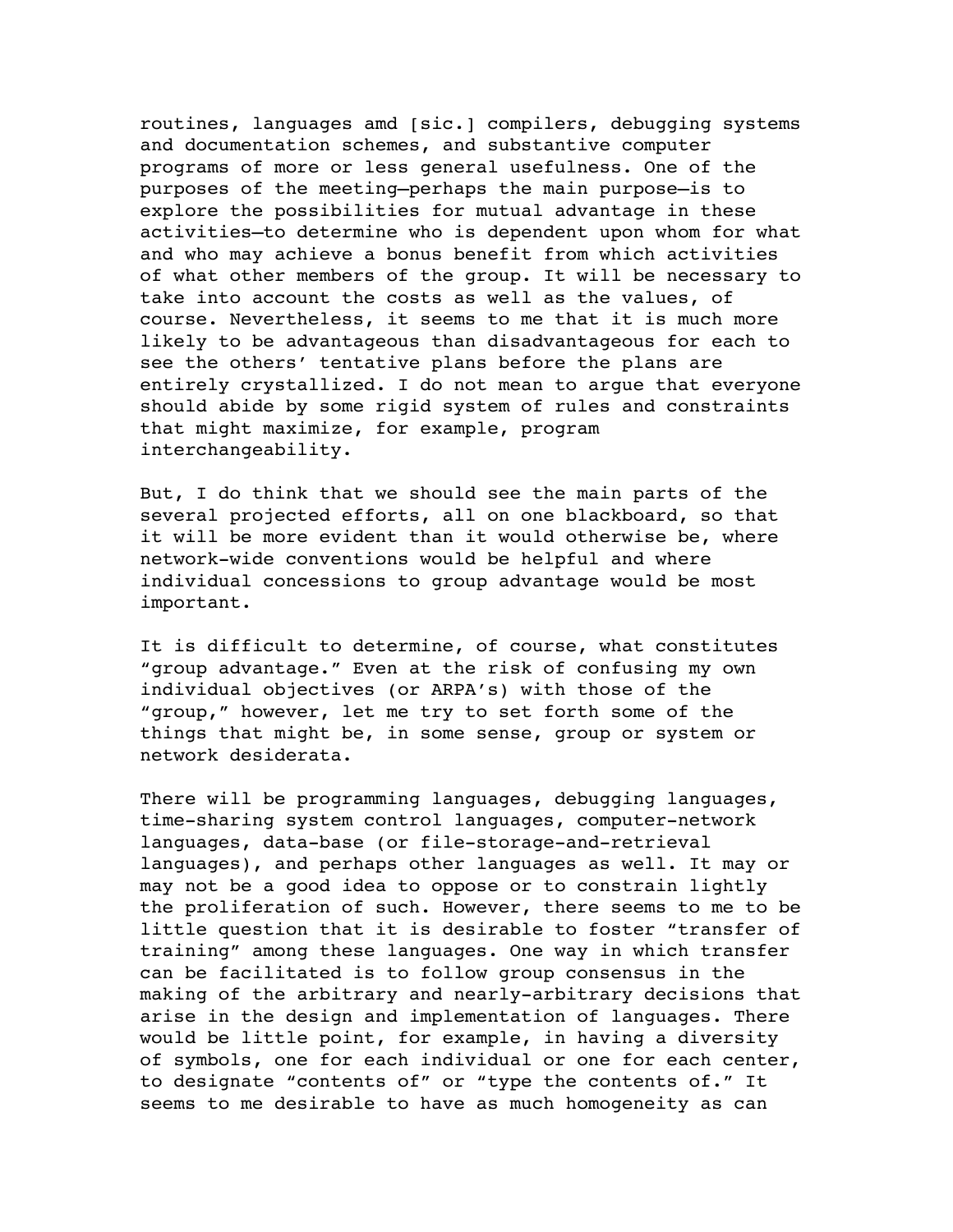reasonably be achieved in the set of sub-languages of a given language system–the system, for example, of programming, debugging, and time-sharing–control languages related to JOVIAL on the Q-32, or the system related to Algol (if such were developed and turned out to be different from the JOVIAL set) for the Q-32 computer, or the set related to FORTRAN for a 7090 or a 7094.

Dictating the foregoing paragraph led me to see more clearly than I had seen it before that the problem of achieving homogeneity within a set of correlated languages is made difficult by the fact that there will be, at a given time, only one time-sharing system in operation on a given computer, whereas more than one programming language with its associated debugging language may be simultaneously in use. The time-sharing control language can be highly correlated only with one programming and debugging language pair. Insofar as syntax is concerned, therefore, it seems that it may be necessary to have a "preferred" language for each computer facility or system, and to have the time-sharing control language be consistent with the preferred. Insofar as semantics is concerned–or, at least, insofar as the association of particular symbols with particular control functions is concerned–I see that it would be possible, thought perhaps inconvenient, to provide for the use, by several different operators, of several different specific vocabularies. Anyway, there seems to me to be a problem, or a set of problems, in this area.

There is an analogous problem, and probably a more difficult one, in the matter of language for the control of a network of computers. Consider the situation in which several different centers are netted together, each center being highly individualistic and having its own special language and its own special way of doing things. Is it not desirable, or even necessary for all the centers to agree upon some language or, at least, upon some conventions for asking such questions as "What language do you speak?" At this extreme, the problem is essentially the one discussed by science fiction writers: "how do you get communications started among totally uncorrelated "sapient" beings?" But, I should not like to make an extreme assumption about the uncorrelatedness. (I am willing to make an extreme assumption about the sapience.) The more practical set of questions is: Is the network control language the same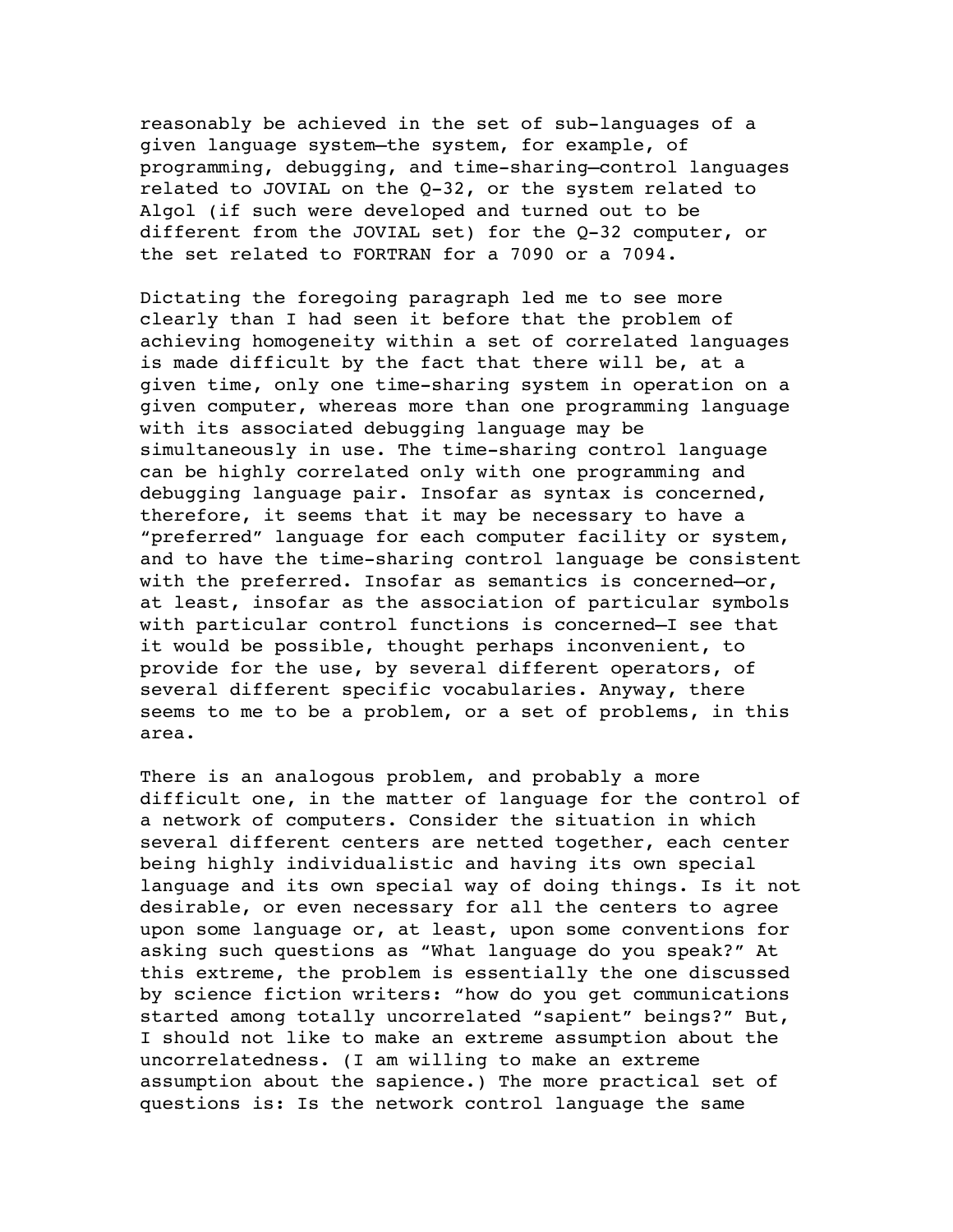thing as the time-sharing control language? (If so, the implication is that there is a common time-sharing control language.) Is the network control language different from the time-sharing control language, and is the networkcontrol language common to the several netted facilities? Is there no such thing as a network-control language? (Does one, for example, simply control his own computer in such a way as to connect it into whatever part of the alreadyoperating net he likes, and then shift over to an appropriate mode?)

In the foregoing paragraphs, I seem to have leapt into the middle of complexity. Let me approach from a different starting point. Evidently, one or another member of this enterprise will be preparing a compiler, or compilers, for modifying existing programs that compile FORTAN [sic.], JOVIAL, ALGOL, LISP and IPL-V (or V-l, or V-ll). If there is more than one of any one of the foregoing, or of any one of others that I do not foresee, then it seems worthwhile to examine the projected efforts for compatibility. Moreover, to me, at least, it seems desirable to examine the projected efforts to see what their particular features are, and to see whether there is any point in defining a collection of desirable features and trying to get them all into one language and one system of compilers. I am impressed by the argument that list-structure features are important as potential elements of ALGOL or JOVIAL, that we should think in terms of incorporating list-structure features into existing languages quite as much as in terms of constructing languages around list-structures.

It will possibly turn out, I realize, that only on rare occasions do most or all of the computers in the overall system operate together in an integrated network. It seems to me to be interesting and important, nevertheless, to develop a capability for integrated network operation. If such a network as I envisage nebulously could be brought into operation, we would have at least four large computers, perhaps six or eight small computers, and a great assortment of disc files and magnetic tape units–not to mention the remote consoles and teletype stations–all churning away. It seems easiest to approach this matter from the individual user's point of view–to see what he would like to have, what he might like to do, and then to try to figure out how to make a system within which his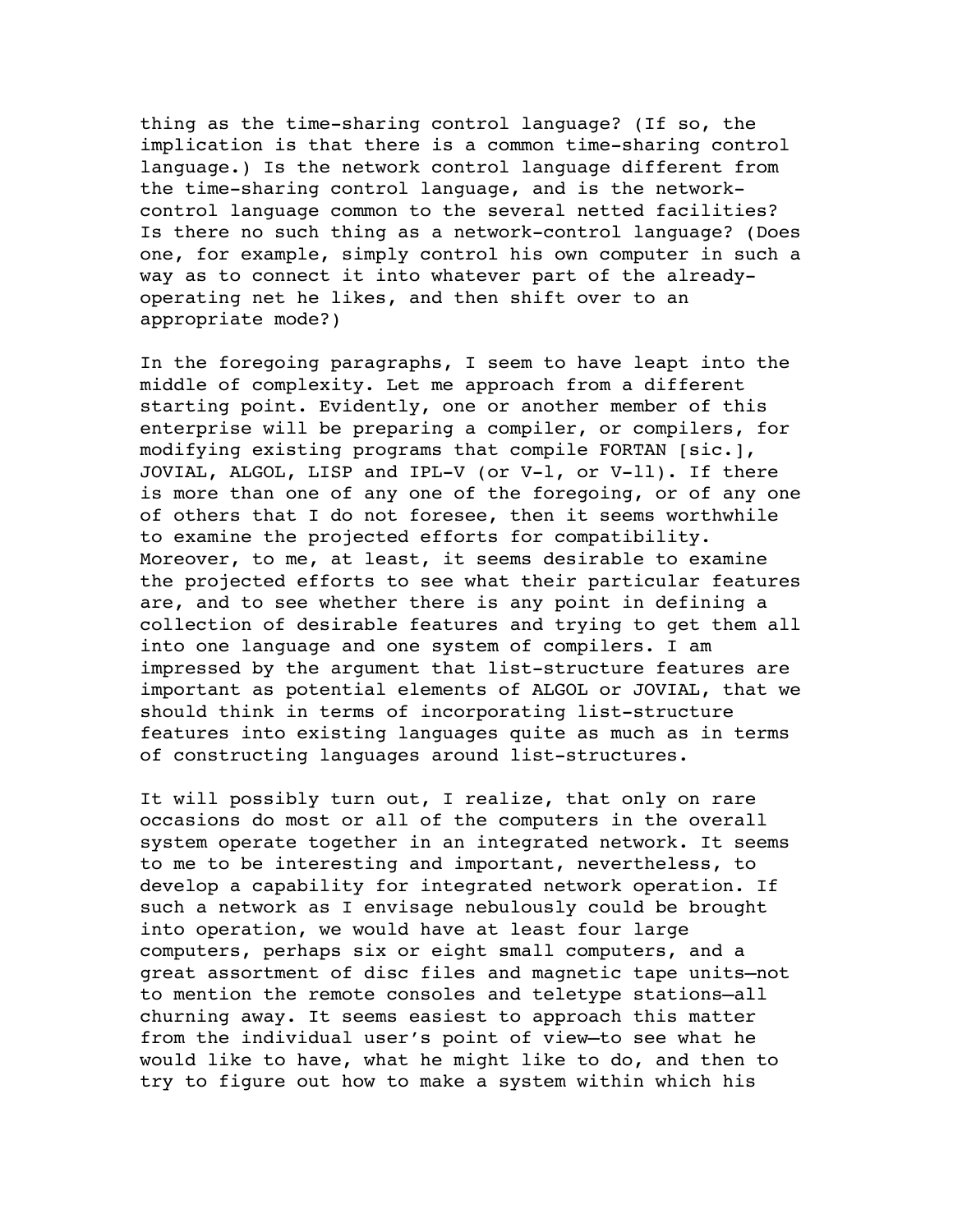requirements can be met. Among the things I see that a user might want to have, or to do, are the following:

(Let me suppose that I am sitting at a console that includes a cathode-ray-tube display, light-pen, and a typewriter.) I want to retrieve a set of experimental data that is on a tape called Listening Test. The data are called "experiment 3." These data are basically percentages for various signal-to-noise ratios. There are many such empirical functions. The experiment had a matrix design, with several listeners, several modes of presentation, several signal frequencies, and several durations. I want, first, to fit some "theoretical" curves to the measured data. I want to do this in a preliminary way to find out what basic function I want to choose for the theoretical relation between precentage [sic.] and signal-to-noise ratio. On another tape, called "Curve Fitting," I have some routines that fit straight lines, power functions, and cumulative normal curves. But, I want to try some others, also. Let me try, at the beginning, the functions for which I have programs. The trouble is, I do not have a good grid-plotting program. I want to borrow one. Simple, rectangular coordinates will do, but I would like to specify how many divisions of each scale there should be and what the labels should be. I want to put that information in through my typewriter . Is there a suitable grid-plotting program anywhere in the system? Using prevailing network doctrine, I interrogate first the local facility, and then other centers. Let us suppose that I am working at SDC, and that I find a program that looks suitable on a disc file in Berkeley. My programs were written in JOVIAL.

The programs I have located through the system were written in FORTRAN. I would like to bring them in as relocatable binary programs and, using them as subroutines, from my curve-fitting programs, either at "bring-in time" or at "run-time."

Supposing that I am able to accomplish the steps just described, let us proceed. I find that straight lines, cubics, quintics, etc., do not provide good fits to the data. The best fits look bad when I view them on the oscilloscope.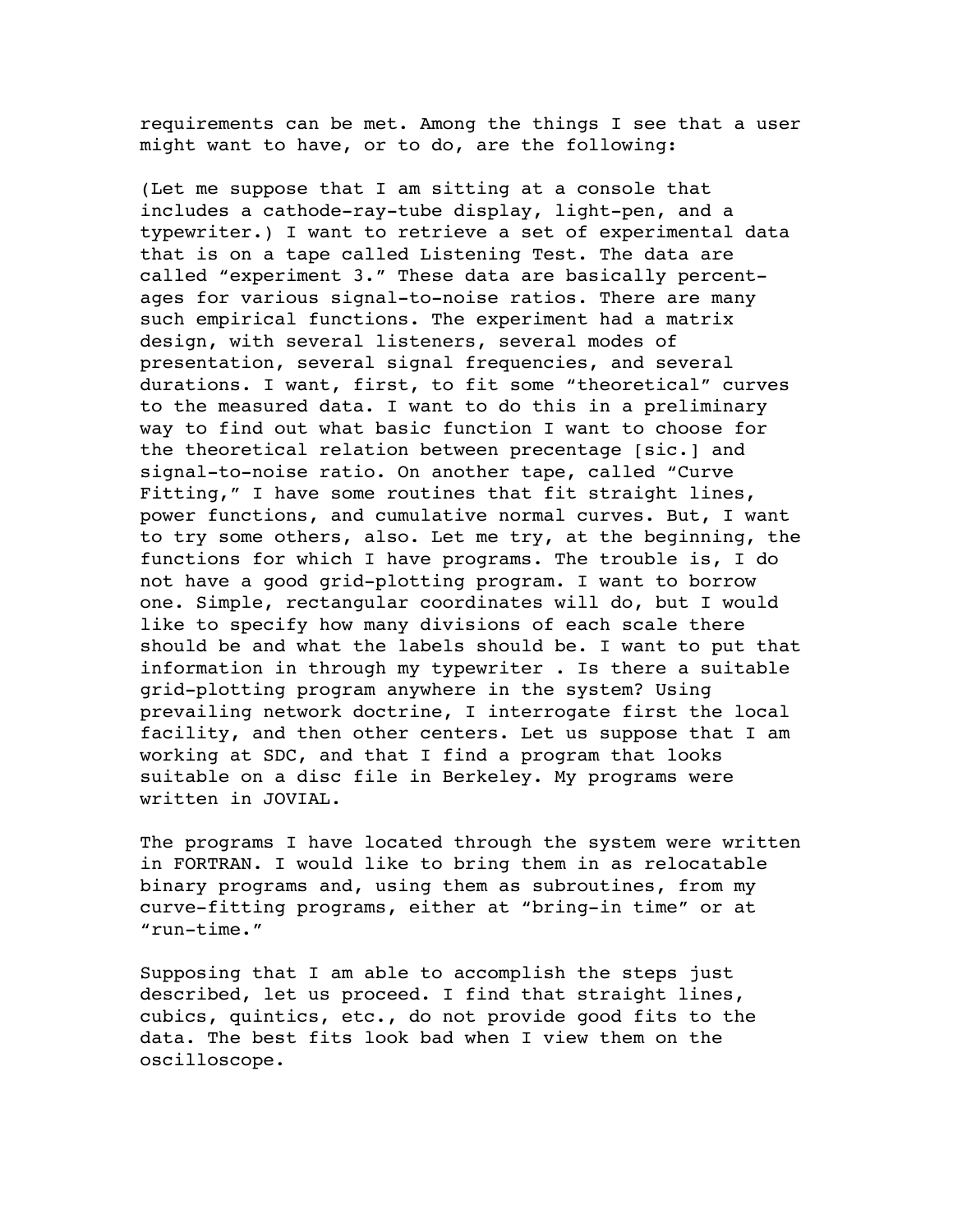The fits of the measured data to the cumulative normal curve are not prohibitively bad. I am more interested in finding a basic function that I can control appropriately with a few perimeters than I am in making contact with any particular theory about the detection process, so I want to find out merely whether anyone in the system has any curvefitting programs that will accept functions supplied by the user or that happen to have built-in functions roughly like the cumulative normal curve, but assymmetrical. Let us suppose that I interrogate the various files, or perhaps interrogate a master-integrated, network file, and find out that no such programs exist. I decide, therefore, to go along with the normal curve.

At this point, I have to do some programming. I want to hold on to my data, to the programs for normal curve fitting, and to display programs that I borrowed. What I want to do is to fit cumulative normal curves to my various sub-sets of data constraining the mean and the variance to change slowly as I proceed along any of the ordinal or ratio- scale dimensions of my experiment, and permitting slightly different sets of perimeters for the various subjects. So, what I want to do next is to create a kind of master program to set perimeter values for the curvefitting routines, and to display both the graphical fits and the numerical measures of goodness to fit as, with light-pen and graphics of perimeters versus independent variables on the oscilloscope screen, I set up and try out various (to me) reasonable configurations. Let us say that I try to program repeatedly on my actual data, with the subordinate programs already mentioned, until I get the thing to work.

Let us suppose that I finally do succeed, that I get some reasonable results, photograph the graphs showing both the empirical data and the "theoretical" curves, and retain for future use the new programs. I want to make a system of the whole set of programs and store it away under the name "Constrained-perimeter Normal-curve-fitting System."

But, then suppose that my intuitively natural way of naming the system is at odds with the general guidelines of the network for naming programs. I would like to have this variance from convention called to my attention, for I am a conscientious "organization man" when it comes to matters of program libraries and public files of useful data.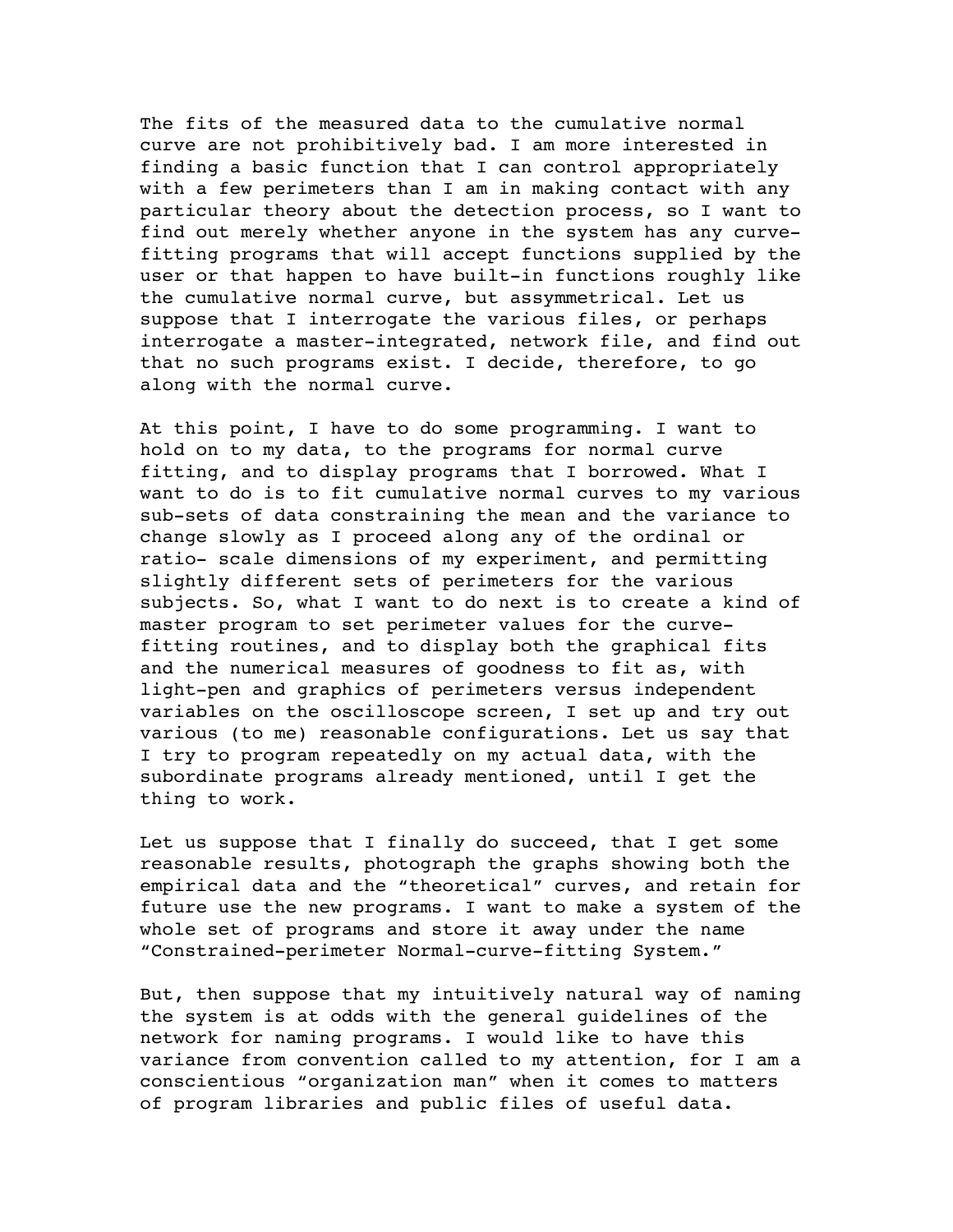In the foregoing, I must have exercised several network features. I engaged in information retrieval through some kind of system that looked for programs to meet certain requirements I had in mind. Presumably, this was a system based upon descriptors, or reasonable facsimiles thereof, and not in the near future, upon computer appreciation of natural language. However, it would be pleasant to use some of the capabilities of avant-garde linguistics. In using the borrowed programs, I effected some linkages between my programs and the borrowed ones. Hopefully, I did this without much effort–hopefully, the linkages were set up–or the basis for making them was set up–when the programs were brought into the part of the stytem [sic.] that I was using. I did not borrow any data, but that was only because I was working on experimental data of my own. If I had been trying to test some kind of a theory, I would have wanted to borrow data as well as programs.

When the computer operated the programs for me, I suppose that the activity took place in the computer at SDC, which is where we have been assuming I was. However, I would just as soon leave that on the level of inference. With a sophisticated network-control system, I would not decide whether to send the data and have them worked on by programs somewhere else, or bring in programs and have them work on my data. I have no great objection to making that decision, for a while at any rate, but, in principle, it seems better for the computer, or the network, somehow, to do that. At the end of my work, I filed some things away, and tried to do it in such a way that they would be useful to others. That called into play, presumably, some kind of a convention-monitoring system that, in its early stages, must almost surely involve a human criterion as well as maching [sic.] processing.

The foregoing (unfortunately long) example is intended to be a kind of example of example. I would like to collect, or see someone collect, a considerable number of such examples, and to see what kind of software and hardware facilities they imply. I have it well in mind that one of the implications of a considerable number of such examples would be a very large random-access memory.

Now, to take still another approach to this whole matter, let me string-together a series of thoughts that are coming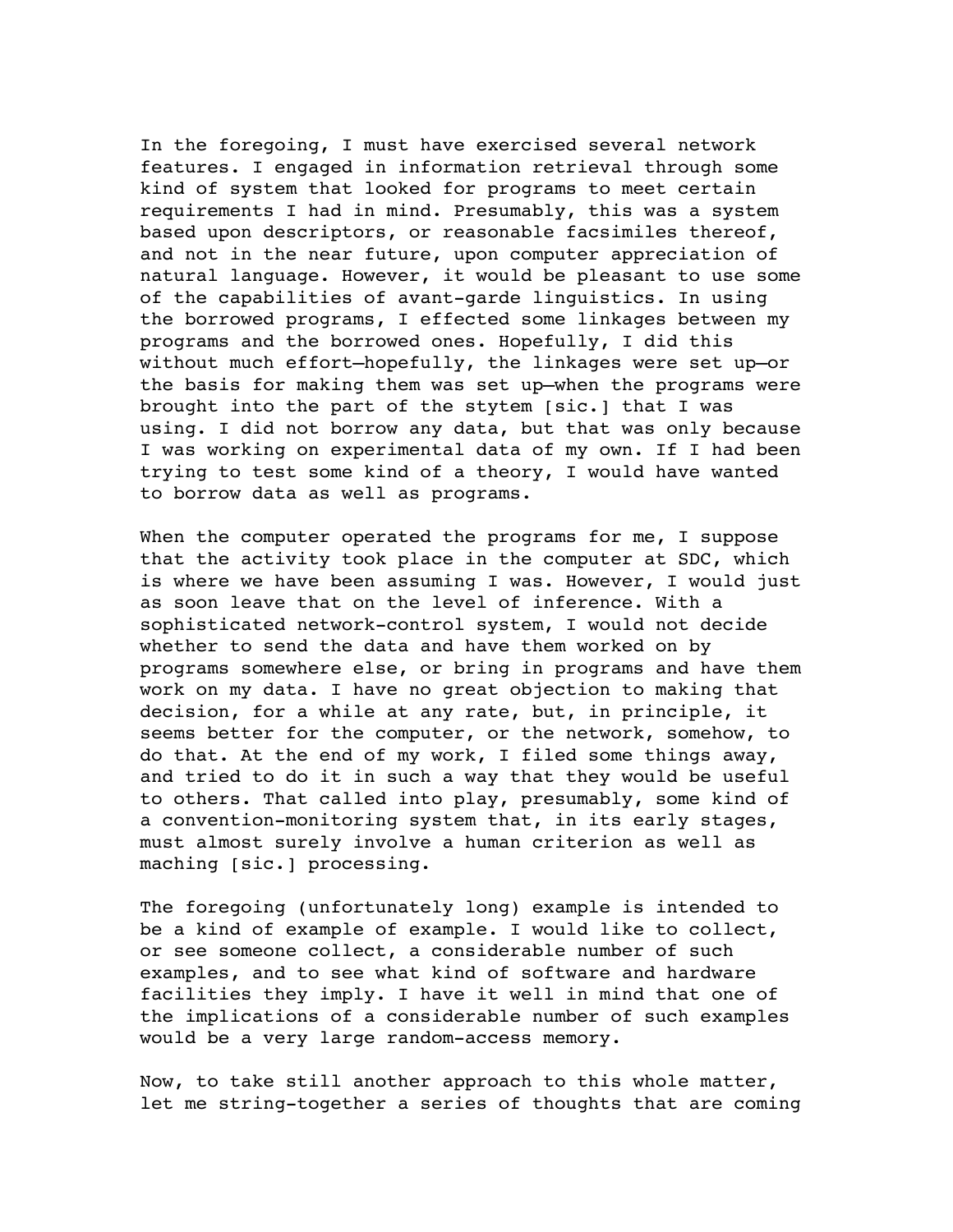to mind. (I was interrupted at this point, and the discussion almost has to take a turn.) First, there is the question of "pure procedure." I understand that the new version of JOVIAL is going to compile programs in "pureprocedure" style.

Will the other compilers at the other centers do likewise? Second, there is the question of the interpretation, at one center, of requests directed to it from another center. I visualize vaguely some kind of an interpretive system that would serve to translate the incoming language into commands or questions of the form in terms of which the interrogated center operates. Alternatively, of course, the translation could be done at the sending end. Still alternatively, the coordination could be so good that everybody spoke a common language and used a common set of formats. Third, there is the problem of protecting and updating public files. I do not want to use material from a file that is in the process of being changed by someone else. There may be, in our mutual activities, something approximately analogous to military security classification. If so, how will we handle it?

Next, there is the problem of incremental compiling. Am I correct in thinking that Perlis, with his "threaded lists," has that problem, and the related problem of com- piletest-recompile, essentially solved?

Over on the hardware side, I am worried that the boundaryregistered problem, or more generally the memory-protection problem, may be expensive to solve on the Q-32 and both difficult and expensive to solve on other machines, and I am worried that the problem of swapping or transferring information between core and secondary memory will be difficult and expensive on 7090s and 7094s–and I worry that time-sharing will not be much good without fast swaps or transfers. What are the best thoughts on these questions? In what state are our several or collective plans?

Implicit in the long example was the question of linking subroutines at run time. It is easy to do the calling, itself, through a simple directory, but it seems not to be so simple to handle system variables. Maybe it is simple in principle and perhaps I should say that it seems possibly infeasible to handle the linking of the system variables at run time through tables or simple addressing schemes.